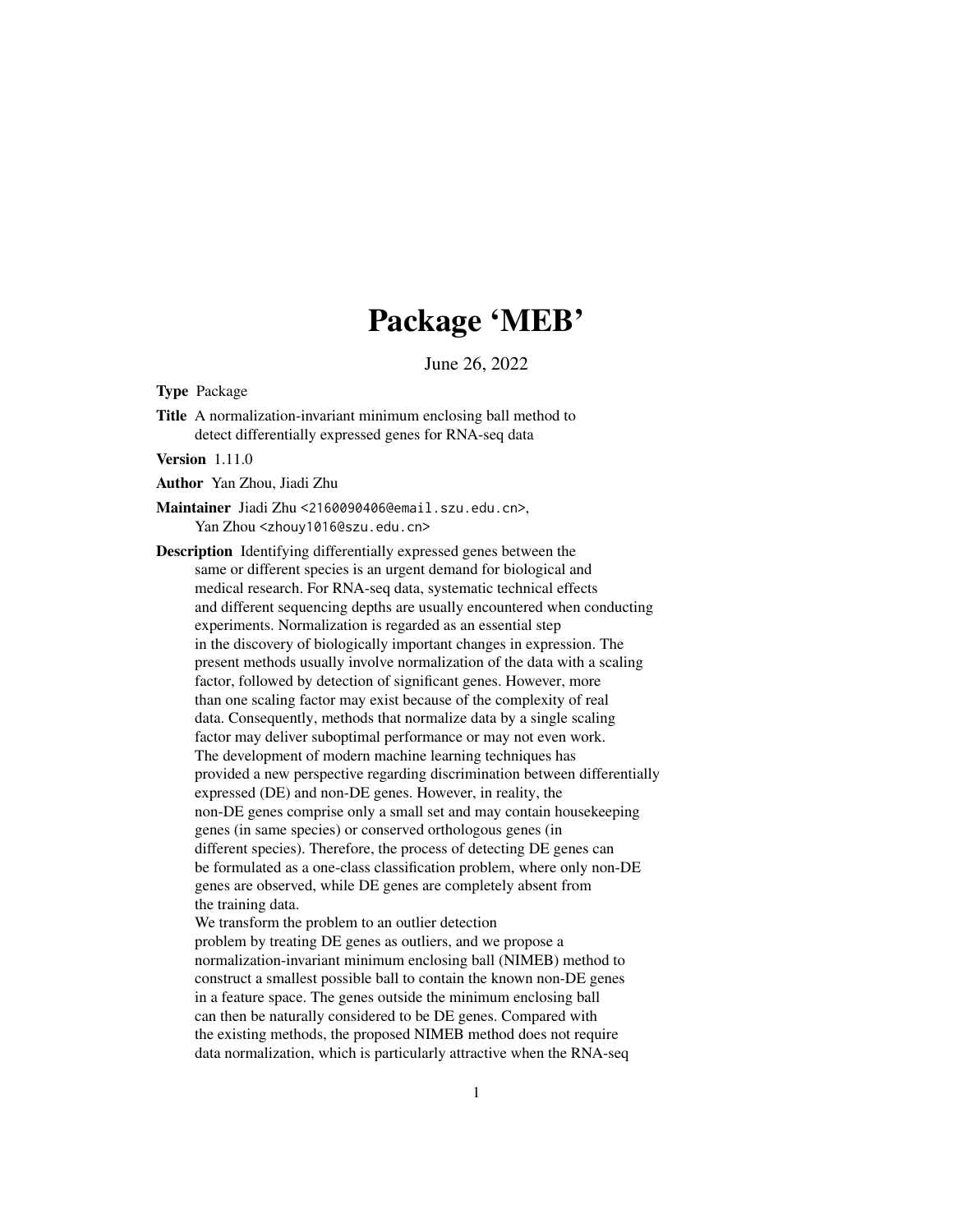<span id="page-1-0"></span>data include more than one scaling factor. Furthermore, the NIMEB method could be easily extended to different species without normalization. License GPL-2 Encoding UTF-8 LazyData true **Depends** R  $(>= 3.6.0)$ Suggests knitr,rmarkdown,BiocStyle VignetteBuilder knitr RoxygenNote 7.1.0 Imports e1071, SummarizedExperiment biocViews DifferentialExpression, GeneExpression, Normalization, Classification, Sequencing git\_url https://git.bioconductor.org/packages/MEB git\_branch master git\_last\_commit a737be4 git last commit date 2022-04-26 Date/Publication 2022-06-26

### R topics documented:

| Index |  |  |  |  |  |  |  |  |  |  |  |  |  |  |  |  |  |  |  |
|-------|--|--|--|--|--|--|--|--|--|--|--|--|--|--|--|--|--|--|--|
|       |  |  |  |  |  |  |  |  |  |  |  |  |  |  |  |  |  |  |  |
|       |  |  |  |  |  |  |  |  |  |  |  |  |  |  |  |  |  |  |  |
|       |  |  |  |  |  |  |  |  |  |  |  |  |  |  |  |  |  |  |  |
|       |  |  |  |  |  |  |  |  |  |  |  |  |  |  |  |  |  |  |  |
|       |  |  |  |  |  |  |  |  |  |  |  |  |  |  |  |  |  |  |  |

NIMEB *Detect differential expression genes for RNA-seq data*

#### Description

Use a normalization-invariant minimum enclosing ball (NIMEB) method to discriminate differential expression (DE) genes in the same or different species.

#### Usage

```
NIMEB(countsTable, train_id, gamma, nu = 0.01, reject_rate = 0.1,
ds = FALSE)
```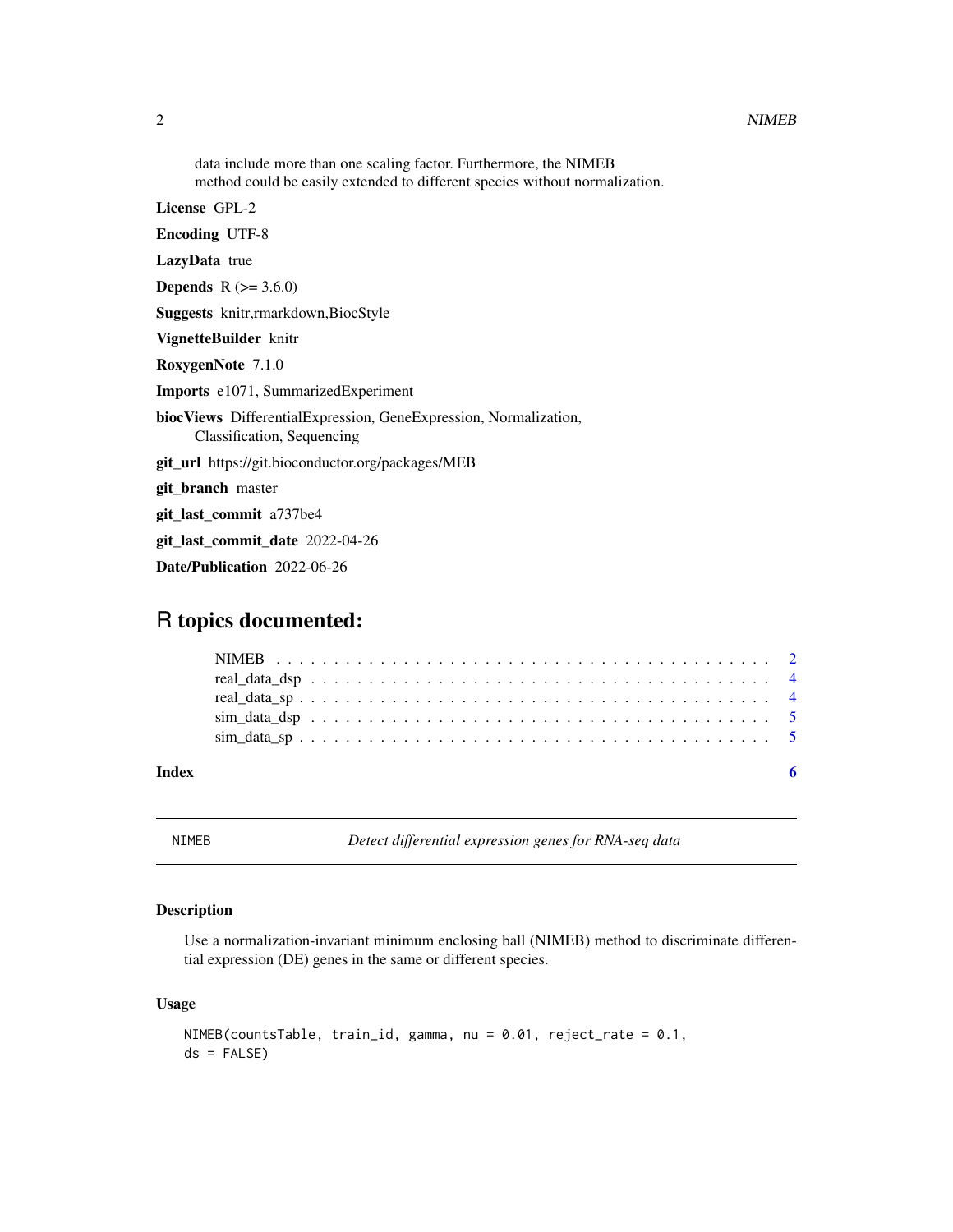#### $NIMEB$  3

#### **Arguments**

| countsTable | Matrix or data. frame of short read counts for each genes in the same or different<br>species.                                                                  |
|-------------|-----------------------------------------------------------------------------------------------------------------------------------------------------------------|
| train_id    | A vector shows the position of house keeping genes or conserved genes in counts Table.                                                                          |
| gamma       | A parameter needed for all kernels except linear.                                                                                                               |
| nu          | parameter needed for one-classification.                                                                                                                        |
| reject_rate | A value used in controling the scale of ball, default is 0.01.                                                                                                  |
| ds          | A value to show the data is for the same species or different species. If ds is<br>FALSE, the data is the same species, else the data is the different species. |

#### Value

list(.) A list of results, "model" represents the model of NIMEB, which could be used to discriminate a new gene, "gamma" represents the selected gamma parameters in model NIMEB, "train\_error" represents the corresponding train\_error when the value of gamma changed.

#### Examples

```
## Simulation data for the same species.
library(SummarizedExperiment)
data(sim_data_sp)
gamma <- seq(1e-06,5e-05,1e-06)
sim_model_sp <- NIMEB(countsTable = assay(sim_data_sp), train_id=1:1000,
gamma, nu = 0.01, reject_rate = 0.05, ds = FALSE)
## Real data for the same species.
data(real_data_sp)
gamma <- seq(1e-06,5e-05,1e-06)
real_model_sp <- NIMEB(countsTable = assay(real_data_sp), train_id=1:530,
gamma, nu = 0.01, reject_rate = 0.1, ds = FALSE)## Simulation data for the different species.
data(sim_data_dsp)
gamma <- seq(1e-07,2e-05,1e-06)
sim_model_dsp <- NIMEB(countsTable = assay(sim_data_dsp), train_id=1:1000,
gamma, nu = 0.01, reject_rate = 0.1, ds = TRUE)
## Real data for the different species.
data(real_data_dsp)
gamma <- seq(5e-08,5e-07,1e-08)
real_model_dsp <- NIMEB(countsTable = assay(real_data_dsp), train_id=1:143,
gamma, nu = 0.01, reject_rate = 0.1, ds = TRUE)
```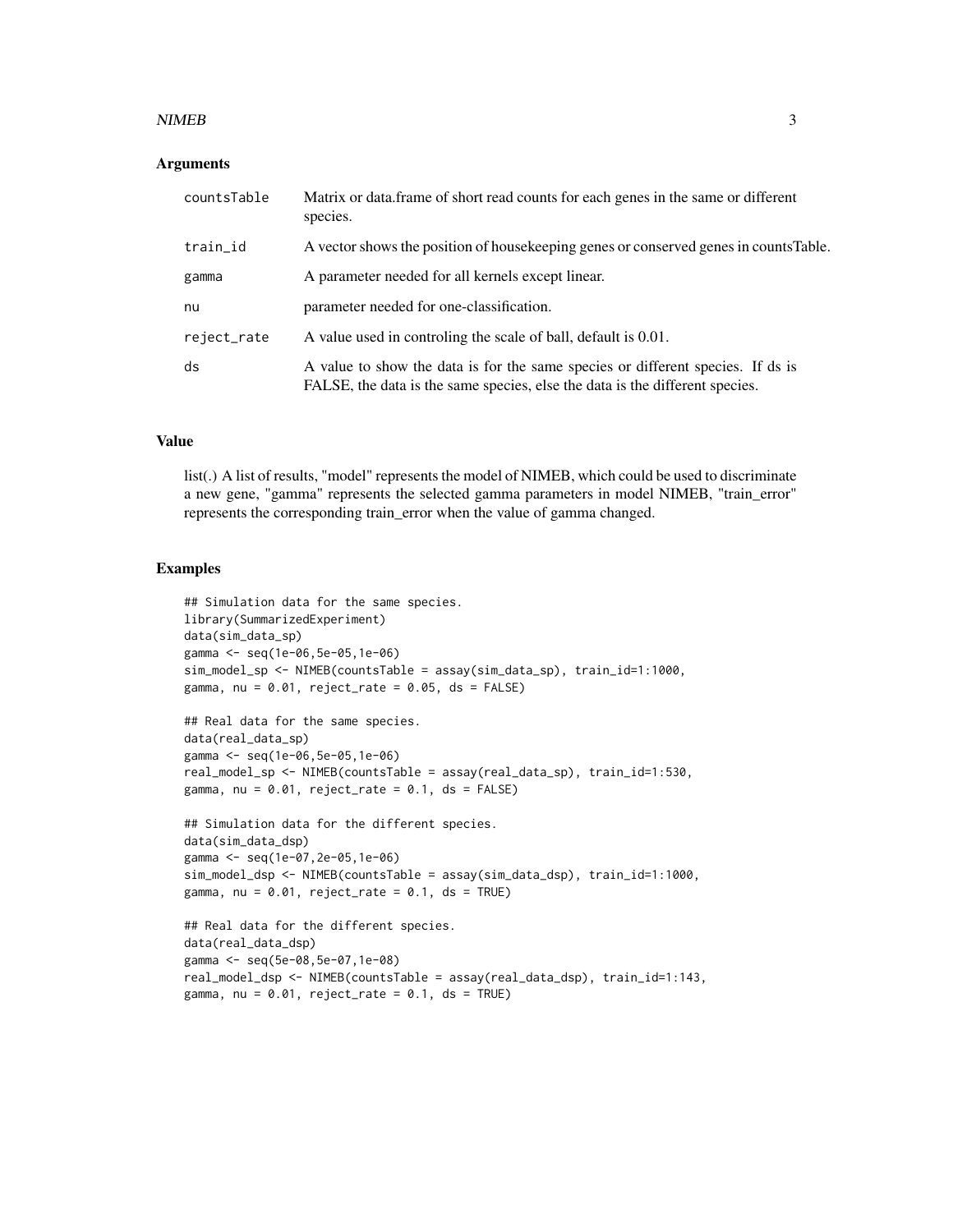<span id="page-3-0"></span>

#### Description

This data set includes two species and 19330 genes with corresponding short read counts, in which the first 143 genes are conserved genes.

#### Usage

real\_data\_dsp

#### Format

A data.frame contains two species and 19330 genes.

#### Source

Brawand, D., Soumillon, M., Necsulea, A. and Julien, P. et al. (2011). The evolution of gene expression levels in mammalian organs. Nature, 478, 343-348.

real\_data\_sp *A real dataset of genes between the same species.*

#### Description

This data set includes two samples and each sample with five biological replicates and 16519 genes with corresponding short read counts, in which the first 530 genes are housekeeping genes.

#### Usage

real\_data\_sp

#### Format

A data.frame contains two samples and each sample with five biological replicates and 16519 genes.

#### Source

Marioni J.C., Mason C.E., et al. (2008). RNA-seq: an assessment of technical reproducibility and comparisonwith gene expression arrays. Genome Res. 18(9), 1509–1517.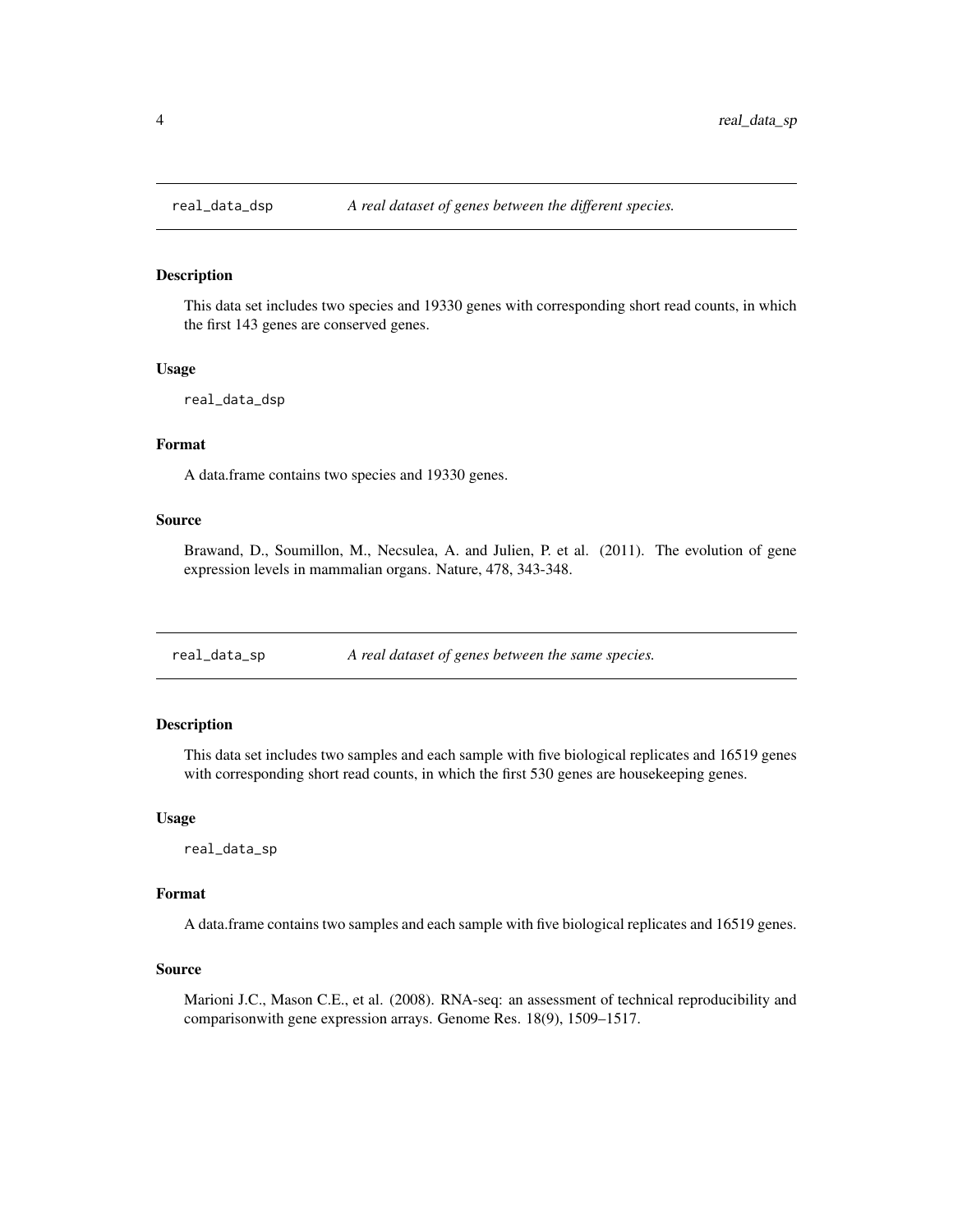<span id="page-4-0"></span>

#### Description

This data set includes two species and 18472 genes with corresponding short read counts, in which the first 1000 genes are conserved genes.

#### Usage

sim\_data\_dsp

#### Format

A data.frame contains two species and 18472 genes.

#### Source

Jiadi Zhu, Yan Zhou, Junhui Wang, Youlong Yang (2019, pending publication). A minimum enclosing ball method to detect differential expression genes for RNA-seq data.

sim\_data\_sp *A simulation dataset of genes between the same species.*

#### Description

This data set includes two samples and 10623 genes with corresponding short read counts, in which the first 1000 genes are housekeeping genes.

#### Usage

sim\_data\_sp

#### Format

A data.frame contains two samples and 10623 genes.

#### Source

Jiadi Zhu, Yan Zhou, Junhui Wang, Youlong Yang (2019, pending publication). A minimum enclosing ball method to detect differential expression genes for RNA-seq data.